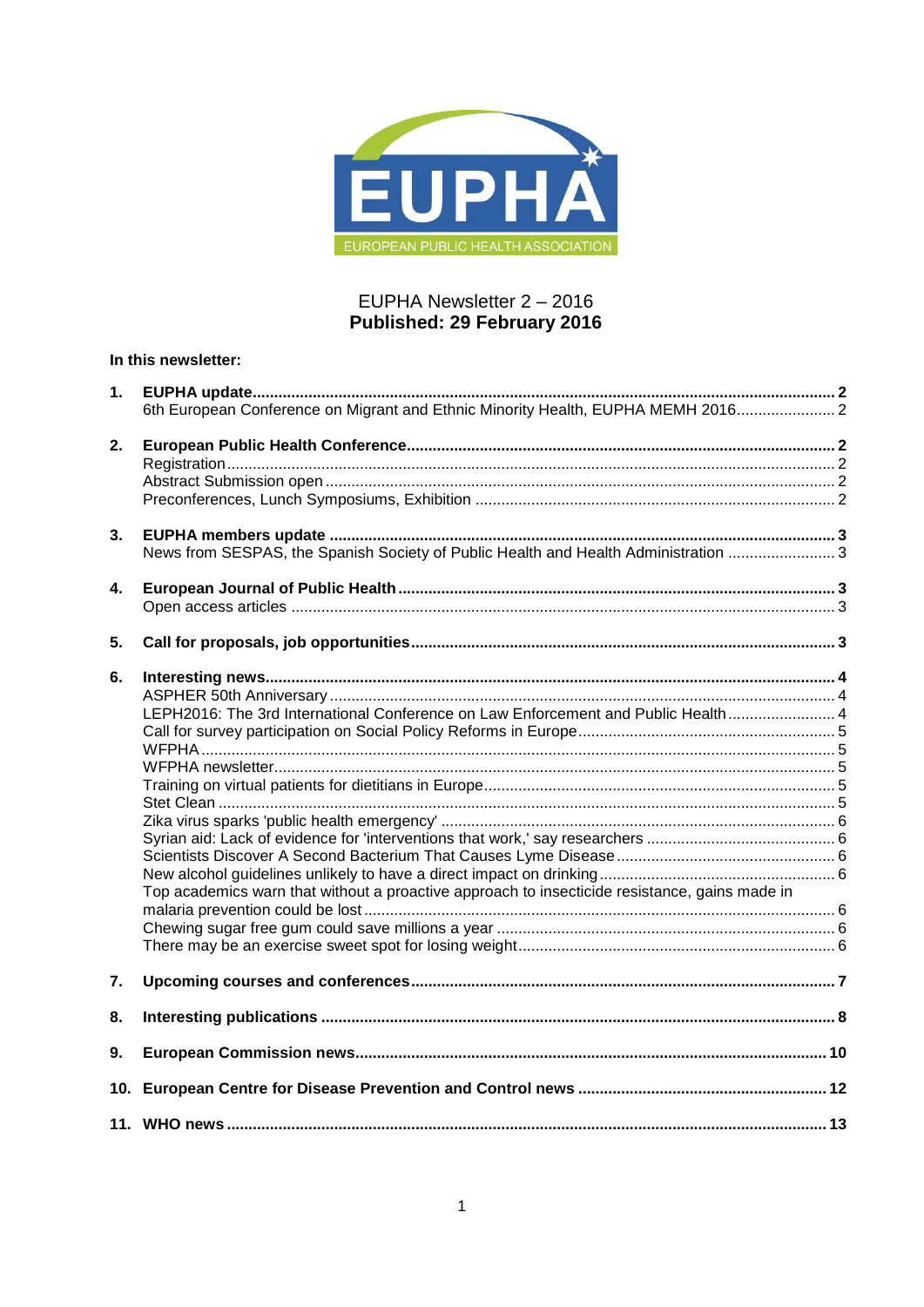## <span id="page-1-0"></span>**1. EUPHA update**

<span id="page-1-1"></span>**6th European Conference on Migrant and Ethnic Minority Health, EUPHA MEMH 2016**



Theme of the 6<sup>th</sup> European Conference on Migrant and Ethnic Minority Health is **'Equity – the Policy Practice Gap'**. Plenary sessions and presentations will focus on socio-demographic and political determinants for health and the policy environment with relevance for migrants, ethnic minorities, asylum seekers, refugees, undocumented migrants. Other topics include: access and quality of health care services; disparities and inequities, social exclusion and marginalization, health system responsiveness to diversity empowerment and levers for change, etc. **More information:** [EUPHA MEMH 2016.](http://eupha-migranthealthconference.com/)

# <span id="page-1-2"></span>**2. European Public Health Conference**





**9th European Public Health Conference: All for Health, Health for All Austria Centre Vienna, 9-12 November 2016**

## <span id="page-1-3"></span>**Registration**

[Registration](https://ephconference.eu/) for the 9th EPH Conference opens 1 March 2016. You can benefit from early bird registration fees until 1 September. We are expecting over 1,200 delegates. Meet your colleagues at the largest public health event in Europe and register early to benefit from the reduced rates.

Early bird registration fees for EUPHA and ÖGPH members are EUR 600. Non-members pay EUR 680, Early career professionals pay EUR 420 (all including VAT).

Preconferences can be booked online once the preconference programme is completed in May. At all times they can be added to your earlier made registration by contacting us at [registration@ephconference.eu.](mailto:registration@ephconference.eu)

## <span id="page-1-4"></span>**Abstract Submission open**

Abstract submission does not have to be confined to the conference theme 'All for Health – Health for All'. Abstracts are invited for workshops, oral presentations, pitch presentations and posters. Prizes will be awarded for the best oral, poster and early career professional's presentation. Do not miss the opportunity to be recognised for your hard work. Abstracts and workshop proposals can be submitted [here](https://ephconference.eu/)**.**

## <span id="page-1-5"></span>**Preconferences, Lunch Symposiums, Exhibition**

The EPH Conference offers interesting opportunities for preconferences and lunch symposiums. If you have plans for a lunch symposium, preconference or an exhibition stand at the conference, please contact [office@ephconference.eu](mailto:office@ephconference.eu)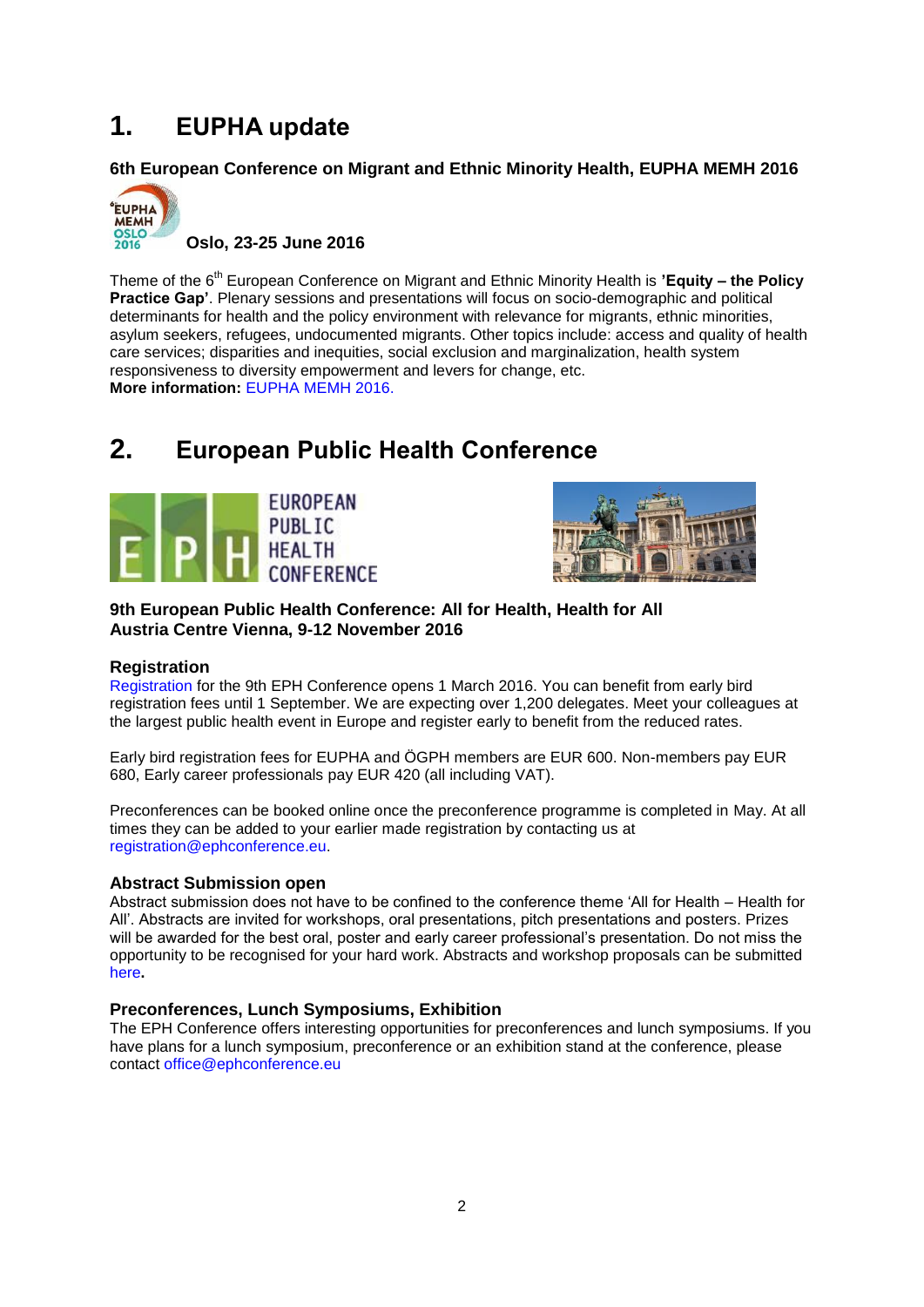# <span id="page-2-0"></span>**3. EUPHA members update**

## <span id="page-2-1"></span>**News from SESPAS, the Spanish Society of Public Health and Health Administration**

SESPAS has been very active in the last two months. SESPAS [actively collaborates with](http://sespas.es/adminweb/uploads/docs/comunicado-ozono.pdf) *Ecologistas [en acción](http://sespas.es/adminweb/uploads/docs/comunicado-ozono.pdf)* for the prevention on environmental risk factors. As part of this collaboration, SESPAS recently took part in the public presentation of the report ["Un asunto tóxico"](https://libresdecontaminanteshormonales.files.wordpress.com/2015/03/un-asunto-tc3b3xico-cc3b3mo-el-lobby-de-la-industria-quc3admica-bloquec3b3-la-adopcic3b3n-de-medidas-contra-los-disruptores-endocrinos.pdf) (a toxic issue) in [Madrid](http://www.ecologistasenaccion.es/article31503.html) and [Barcelona,](http://www.ecologistasenaccion.es/article31504.html) on the issue of endocrine disruptives and the role that lobbies like the industrial companies play in their regulation.

SESPAS participated in a [newspaper and TV report](http://www.eldiario.es/catalunya/diarisanitat/obesidad-infantil-presente-clases-desfavorecidas_6_461663854.html) about child obesity and its relationship with child poverty, and in the last meeting of ["No es sano"](http://noessano.org/es) ("It is not healthy"), a campaign aimed to protect and promote universal access to medicaments as an intrinsic part of human right to health.

SESPAS has agreed to be associate partner in the next international Preventing overdiagnosis [conference,](http://www.preventingoverdiagnosis.net/) to be held in Barcelona 20 to 22<sup>nd</sup> September. Also, the society proposed the WFPHA to create a working group on the health impacts of free trade agreements.

Representatives of SESPAS met lately the Health representatives of the Regional Governments of [Madrid](http://www.sespas.es/adminweb/uploads/docs/Reunion%20SESPAS%20y%20Consejeria%20Sanidad%20Madrid.pdf) and [Extremadura,](http://www.sespas.es/adminweb/uploads/docs/Reunion%20SESPAS%20y%20Consejeria%20Sanidad%20Extremadura%20Enero2016.pdf) to discuss present health issues and offer SESPAS collaboration and advice in public health issues.

SESPAS has recently published calls for applications for the new director and associate director of [Gaceta Sanitaria,](http://gacetasanitaria.org/es/) SESPAS' scientific journal, who have just been appointed.

Finally, the society agreed during its last assembly to establish the yearly "SESPAS award to the best public health related communication". The prize will be given to the best communication presented during any of the member societies' conferences.

**More information:** <http://www.sespas.es/>

# <span id="page-2-2"></span>**4. European Journal of Public Health**



[The European Journal of Public Health](http://eurpub.oxfordjournals.org/) is a multidisciplinary journal in the field of public health. The EJPH is published bimonthly. The journal provides a forum for discussion and debate of current international public health issues with a focus on the European region. In 2014, the impact factor of the journal is at 2.591. The 5-year impact factor is 2.512. The EJPH is the official journal of EUPHA.

## <span id="page-2-3"></span>**Open access articles**

### **Workplace social capital and risk of long-term sickness absence. Are associations modified by occupational grade?**

Reiner Rugulies, Peter Hasle, Jan Hyld Pejtersen, Birgit Aust, and Jakob Bue Bjorner Eur J Public Health published 28 January 2016, 10.1093/eurpub/ckv244 [\[PDF\]](http://eurpub.oxfordjournals.org/content/early/2016/01/27/eurpub.ckv244.full.pdf?papetoc)

# <span id="page-2-4"></span>**5. Call for proposals, job opportunities**

The [Nuffield Trust](file:///C:/Users/user183/AppData/Local/Microsoft/Windows/Temporary%20Internet%20Files/Content.Outlook/CH983MAY/Nuffield%20Trust) are looking for a Director of Analysis and Research See [http://www.green-park](http://www.green-park-jobs.co.uk/nuffield/jd.php)[jobs.co.uk/nuffield/jd.php](http://www.green-park-jobs.co.uk/nuffield/jd.php)

Accountable to the Chief Executive, the post has the following principal responsibilities, amongst others:

1.To lead the team of researcher analysts in undertaking applied research focused on using routine data in innovative ways to inform health and social care policy and delivery in the UK.

2.To develop the strategy for analytical work for the Trust in collaboration with colleagues and partners outside the Trust, to develop specific objectives for projects and related work and manage these effectively.

3.To supervise all work within the Research Directorate and to ensure that the work is of high quality. To provide information and analytical support to a portfolio of internal/externally driven and funded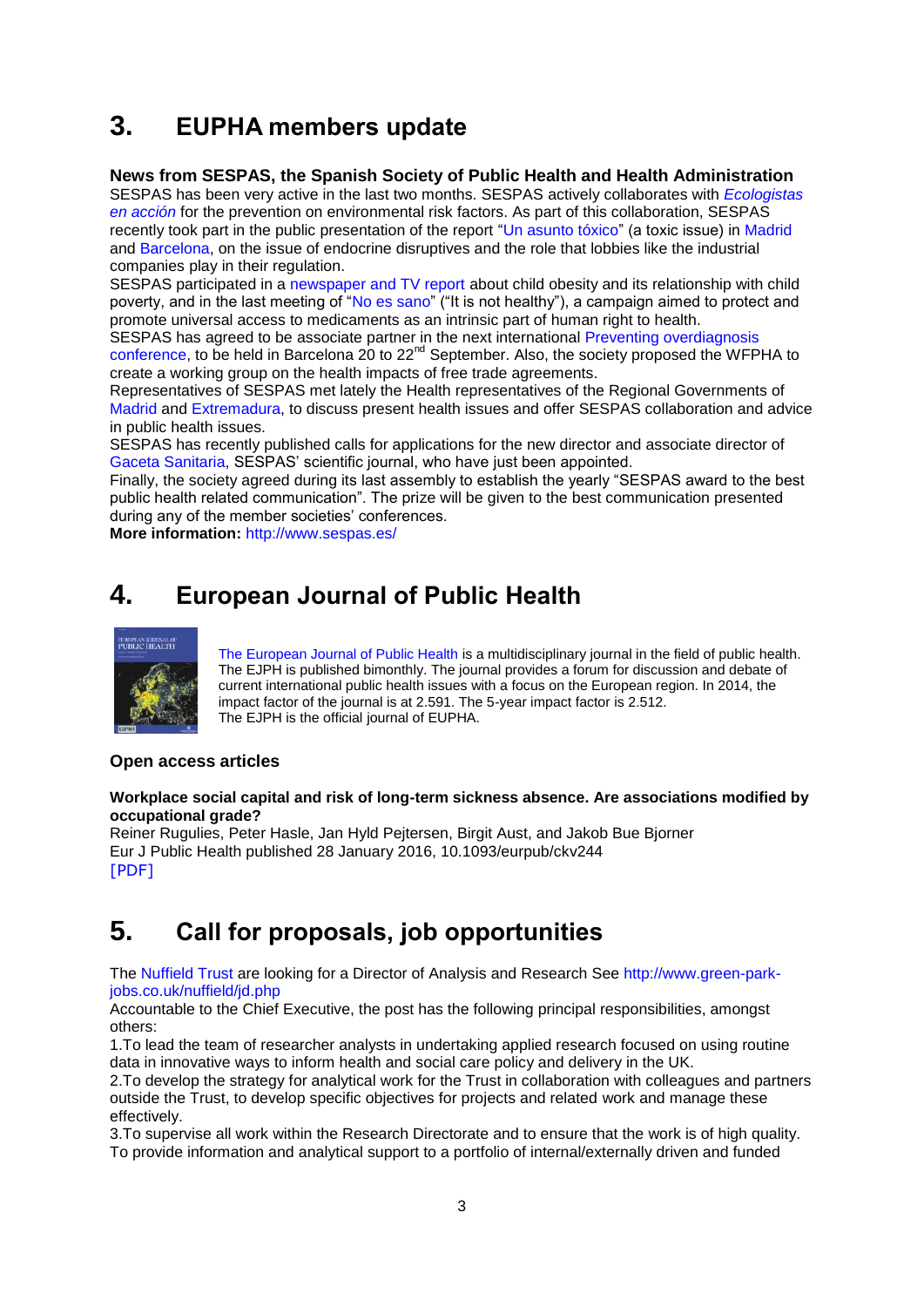projects. To supervise and support the work of seconded and attached staff or trainees, sabbatical visitors and associates.

Person Specifications:

1.A detailed knowledge and understanding of health policy and the related information/analytical needs of key NHS bodies.

2.Demonstrated excellence in leadership and management at a senior level with a proven ability to manage multi-disciplinary researchers.

3.Proven ability to manage a significant budget and generate income from research grants and consultancy work.

4.Good facilitation, networking and project management skills, etc..

The **European Medicines Agency**, in order to implement the strategic priority of establishing a greater collaboration with **Academia**, is initiating a **consultation process** with the following objectives:

1. Explore opportunities to better support Academia in generating new medicines that meet regulatory standards:

2. Channel Academia's advanced knowledge into the regulatory environment;

3. Assess the degree of awareness among Academics of the existing activities and incentives provided by regulators to support medicine development;

4. Refine regulators' understanding of Academia's needs and expectations and develop a methodology for collaboration.

You are invited to participate to this process by answering a brief [questionnaire](https://www.surveymonkey.co.uk/r/EMA_Academia_consultation) that also provides space for comments and suggestions. Please click on the following link to access the questionnaire: [https://www.surveymonkey.co.uk/r/EMA\\_Academia\\_consultation](https://www.surveymonkey.co.uk/r/EMA_Academia_consultation)

Your input is very valuable and will contribute to the achievement of the above objectives. Before you start answering the questionnaire, we recommend you to read the brief [background paper](http://www.ema.europa.eu/docs/en_GB/document_library/Other/2016/02/WC500200827.pdf) that provides an overview of the issues at stake.

The questionnaire is composed of 12 questions and it should take approximately 15 minutes to complete. We would welcome very much your support in disseminating the questionnaire amongst your colleagues and networks and encouraging their participation as much as possible. The **deadline** for completing the on-line questionnaire is 15 April 2016.

# <span id="page-3-0"></span>**6. Interesting news**

## <span id="page-3-1"></span>**ASPHER 50th Anniversary**

This year marks ASPHER's 50th anniversary, and ASPHER will run a series of meetings and events to commemorate the special occasion. To kick off the celebration, we will hold an event on 6 - 7 April, in Brussels. This event will feature a round table of young public health professionals, followed by a meeting with EPHA on public health workforce development, and an open door day event at ASPHER Brussels on April 7th exploring the role of schools of public health, to which everyone is invited. Please RSVP to [office@aspher.org.](mailto:office@aspher.org)

The events in Brussels will run in parallel with a seminar that Public Health Reviews will organise together with ASPHER in Salzburg, Austria from 3 - 9 April, on Migrants' and Minorities' Health, within the context of the prestigious OMI Salzburg Seminar Series supported by OSF/AAF. This event will feature contributions from EU, WHO, MSF and others, representing nearly 30 countries. Please email [office@aspher.org](mailto:office@aspher.org) for more info.

The anniversary celebration will culminate in ASPHER's Annual Retreat to be held in Athens, 25 - 27 May. This will be a wonderful occasion to reflect on ASPHER's incredible fifty year history, and to start planning the next half century! We hope all ASPHER members will be present.

More info will be available at [http://www.aspher.org](http://www.aspher.org/) and will follow on a regular basis throughout the year, updating everyone on upcoming events.

### <span id="page-3-2"></span>**LEPH2016: The 3rd International Conference on Law Enforcement and Public Health**

As a conference supporter, EUPHA is pleased to announce the 3rd International Conference on Law Enforcement and Public Health (LEPH2016). The conference will be held at the Free University, Amsterdam, 2 - 5 October 2016. The conference is organised by the Centre for Law Enforcement and Public Health (CLEPH), Melbourne, Australia in collaboration with the Free University, Police, and Public Health Services, Amsterdam, Netherlands. The call for abstracts is open until 14 April 2016.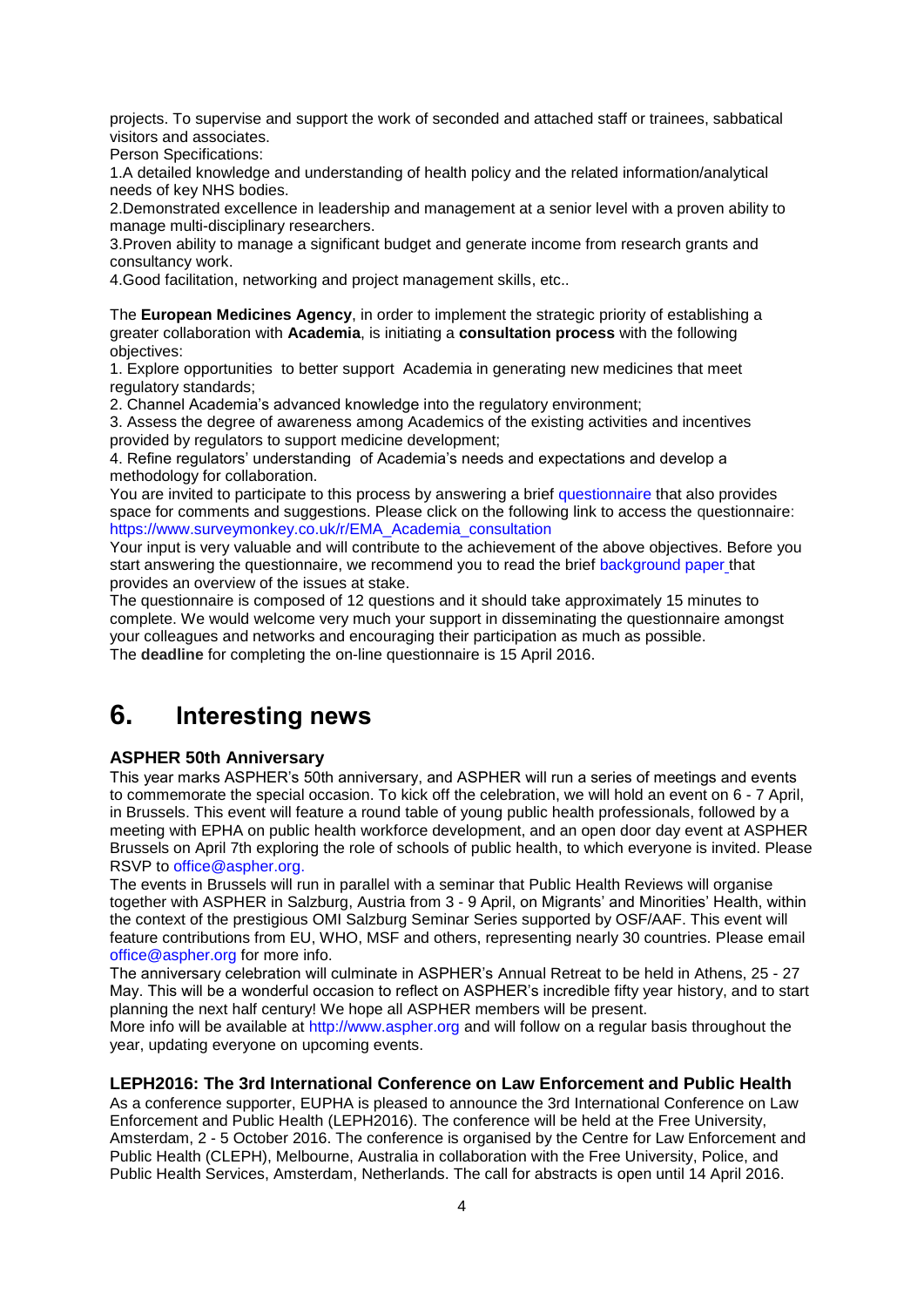Main topics of the conference are directly relevant for public health professionals and include: Vulnerable communities, Substance abuse, including alcohol regulation and harm reduction, Infectious diseases, including risks for drug users and sex workers, Mental health, including special challenges for policing, Violence prevention from a public health perspective, Trauma, especially road trauma and risks to practitioners.

If you wish to make a presentation at LEPH2016, submit an abstract by 14 April. **More information:** [www.leph2016.com](http://www.leph2016.com/)

#### **INHERIT research project kicks off**

INHERIT - Intersectoral Health and Environment Research for Innovation – a new 18-partner, 4-year Horizon 2020 research project has started to examine the health and environmental implications of our living, moving and consuming patterns. The project brings together experts from the health, environment and other sectors, including technology, to investigate how to ensure environmental sustainability and improve health equity and well-being. The goal: to see how we can modify our lifestyles to simultaneously protect the environment and our health.

Our current lifestyles, characterized by 'take-make-consume-dispose' models of economic growth, are damaging the environment and our health. The proportion of adults in EU Member States that are considered to be overweight or obese range between 37.0 % (Italy) and 56.7 % (UK) for women and between 51.0 % (France) and 69.3 % (Malta) for men. A recent Royal College of Physicians' report sets out that around 40,000 of deaths in the country per year are attributable to exposure to outdoor air pollution, which has also been related to cancer, asthma, stroke and heart disease, diabetes, obesity, and changes linked to dementia.

#### <span id="page-4-0"></span>**Call for survey participation on Social Policy Reforms in Europe**

In the context of the project [Social Inclusion Monitor Europe](http://www.social-inclusion-monitor.eu/) Bertelmann Stiftung are looking for support from partners with expertise in the field of public health in Europe.

This survey provides a platform where you can share your expertise for a specific EU country and learn about ongoing social policy reforms in other EU countries. The idea is to better understand which social policy measures work and to be able to make **informed policy decisions** in the future.

#### <span id="page-4-1"></span>**WFPHA**

The General Assembly will take place on Sunday 22 May 22 at the [John Knox Centre](http://www.johnknox.ch/home/access/), Geneva. Unfortunately, WFPHA cannot support travel and associated costs. Please inform WFPHA **by 15 April**  if you plan to attend the GA.

#### <span id="page-4-2"></span>**WFPHA newsletter**

[http://www.wfpha.org/?utm\\_source=newsletter\\_56&utm\\_medium=email&utm\\_campaign=wfpha](http://www.wfpha.org/?utm_source=newsletter_56&utm_medium=email&utm_campaign=wfpha-newsletter-january-2016)[newsletter-january-2016](http://www.wfpha.org/?utm_source=newsletter_56&utm_medium=email&utm_campaign=wfpha-newsletter-january-2016)

### <span id="page-4-3"></span>**Training on virtual patients for dietitians in Europe**

#### **Project of the St. Poelten University of Applied Sciences develops innovative learning concept for dietetics in Europe**

What people eat has a significant impact on diseases such as cardiovascular disease, diabetes and cancer. With nutritional therapy, dietitians make a valuable contribution to the preservation of health. However, the approaches to diagnosis and therapy in dietetics differ from country to country. The EU project IMPECD (Improvement of Education and Competences in Dietetics) is therefore developing uniform standards in the form of a freely accessible online course (massive open online course - MOOC). Training will thereby be done on virtual patients. This innovative learning opportunity promotes quality in training of dietetic students and the dietetic profession as well as international exchange.

[www.fhstp.ac.at/impecd](http://www.fhstp.ac.at/impecd)

#### <span id="page-4-4"></span>**Stet Clean**

Stet Clean, is an innovative personal portable device for the disinfection of the Stethoscope's membrane. The device was awarded as "**Product Innovation 2016**? at the World Conference of the International Ultraviolet Association (Vancouver-Canada).

[http://atlasofscience.org/a-wearable-uv-led-medical-device-for-automatic-disinfection-of-stethoscope](http://atlasofscience.org/a-wearable-uv-led-medical-device-for-automatic-disinfection-of-stethoscope-membrane/)[membrane/](http://atlasofscience.org/a-wearable-uv-led-medical-device-for-automatic-disinfection-of-stethoscope-membrane/)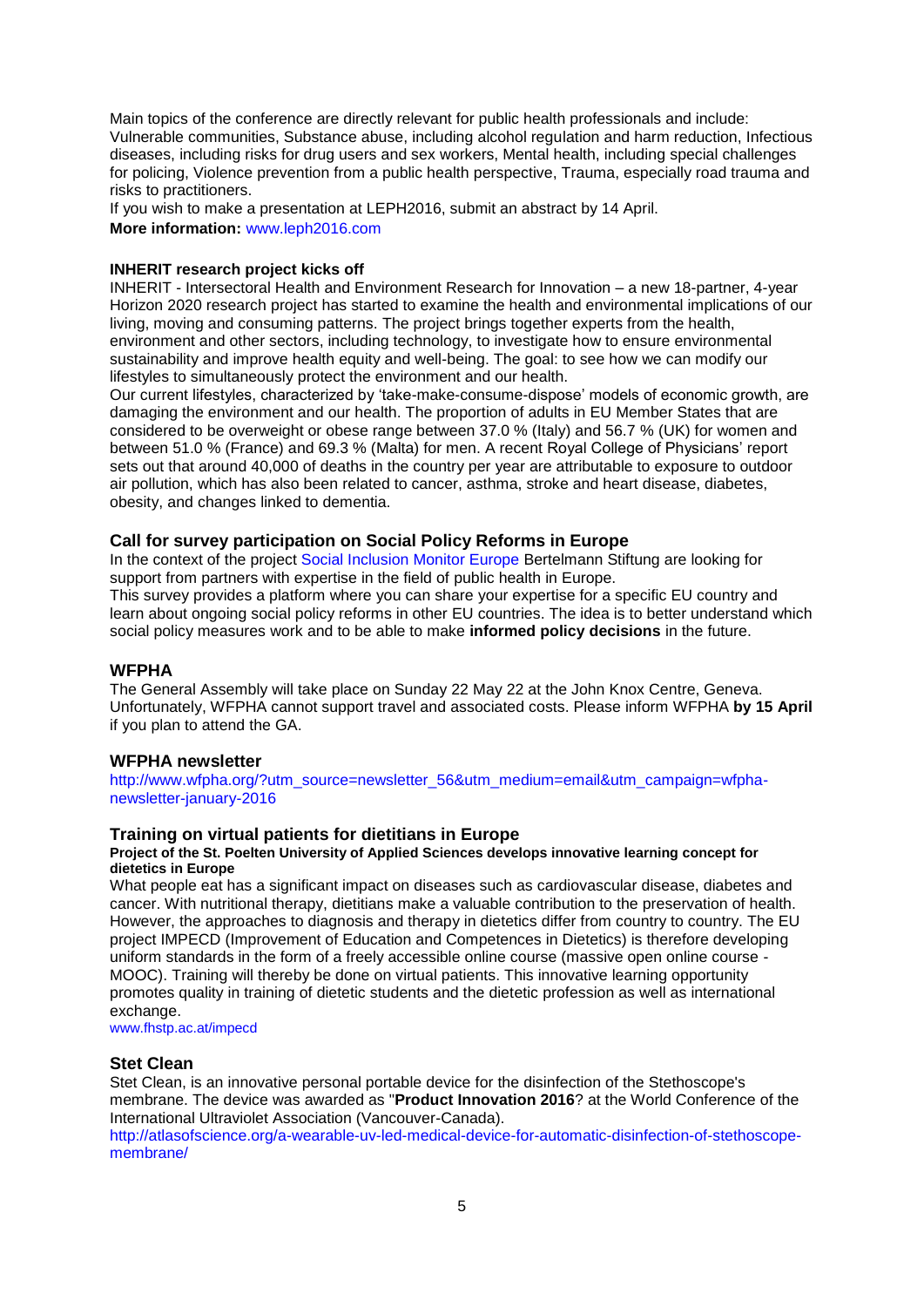#### [www.stetclean.com](http://www.stetclean.com/)

#### <span id="page-5-0"></span>**Zika virus sparks 'public health emergency'**

The World Health Organization declared a "public health emergency of international concern" over the Zika virus and the health problems that doctors fear it is causing.

The agency said the emergency is warranted because of how fast the mosquito-borne virus is spreading and its suspected link to an alarming spike in babies born with abnormally small heads — a condition called microcephaly — in Brazil and French Polynesia. [http://edition.cnn.com/2016/02/01/health...](http://edition.cnn.com/2016/02/01/health/zika-virus-public-health-emergency/)

#### <span id="page-5-1"></span>**Syrian aid: Lack of evidence for 'interventions that work,' say researchers**

The lack of an evidence base in the donor-funded response to Syrian migrant crisis means funds may be allocated to ineffective interventions, say researchers, who call on funders and policymakers in London for this week's Syrian Donor Conference to insist on evaluation as a condition of aid. [http://www.sciencedaily.com/releases/201...](http://www.sciencedaily.com/releases/2016/02/160204085107.htm?utm_source=feedburner&utm_medium=email&utm_campaign=Feed%3A+sciencedaily%2Fscience_society%2Fpublic_health+%28Public+Health+News+--+Scienc)

#### <span id="page-5-2"></span>**Scientists Discover A Second Bacterium That Causes Lyme Disease**

Until very recently it was thought that just one bacterium was to blame for causing Lyme disease in humans. But it turns out that a second, related bug can cause it too.

In 2013, during routine testing of bacterial DNA floating around in the blood samples of people suspected of having Lyme disease, researchers at the Mayo Clinic in Rochester, Minn., realized they were looking at something different.

[http://www.npr.org/sections/health-shots...](http://www.npr.org/sections/health-shots/2016/02/08/466032063/scientists-discover-a-second-bacterium-that-causes-lyme-disease?utm_campaign=KHN%3A+First+Edition&utm_source=hs_email&utm_medium=email&utm)

### <span id="page-5-3"></span>**New alcohol guidelines unlikely to have a direct impact on drinking**

The UK's new alcohol guidelines are unlikely to have a direct impact on drinking, but they do raise awareness of harm and so may alter social attitudes towards alcohol, suggests an expert in a new article.

United Kingdom

[https://www.sciencedaily.com/releases/20...](http://euphapedia.eupha.org/newsletter/https:/www.sciencedaily.com/releases/2016/02/160211082300.htm?utm_source=feedburner&utm_medium=email&utm_campaign=Feed%3A+sciencedaily%2Fscience_society%2Fpublic_health+%28Public+Health+News+--+Scien)

## <span id="page-5-4"></span>**Top academics warn that without a proactive approach to insecticide resistance, gains made in malaria prevention could be lost**

LSTM's Director Professor Janet Hemingway, along with 14 other eminent researchers in the field of vector biology, have put together an editorial outlining the need for a more urgent and proactive approach to insecticide resistance, if the gains made in malaria prevention in the 21st century are not to be lost. In an editorial in the journal The Lancet, Professor Hemingway and her colleagues, look at how the last 15 years of control measures and treatment have led to massive reductions in disease prevalence in Africa since 2000. However from the very beginning, the article warns of the looming public health catastrophe should the burden of resistance to insecticide continue to express. [https://www.sciencedaily.com/releases/20...](http://euphapedia.eupha.org/newsletter/https:/www.sciencedaily.com/releases/2016/02/160213075128.htm?utm_source=feedburner&utm_medium=email&utm_campaign=Feed%3A+sciencedaily%2Fscience_society%2Fpublic_health+%28Public+Health+News+--+Scien)

### <span id="page-5-5"></span>**Chewing sugar free gum could save millions a year**

The NHS in England could save £8.2 million a year on dental treatments -- the equivalent to 364,000 dental check-ups -- if all 12-year-olds across the UK chewed sugar free gum after eating or drinking, thanks to the role it plays in helping to prevent tooth decay. United Kingdom [https://www.sciencedaily.com/releases/20...](http://euphapedia.eupha.org/newsletter/https:/www.sciencedaily.com/releases/2016/02/160216111404.htm?utm_source=feedburner&utm_medium=email&utm_campaign=Feed%3A+sciencedaily%2Fscience_society%2Fpublic_health+%28Public+Health+News+--+Scien)

#### <span id="page-5-6"></span>**There may be an exercise sweet spot for losing weight**

Working out has numerous health benefits, but if you are trying to lose weight, exercise alone may not be enough: The body may adapt to higher levels of physical activity, so you may not burn more calories even if you exercise a lot, a new study suggests. The researchers found that the people in the study who engaged in moderate levels of physical activity burned about 200 more calories per day, on average, than those who had the lowest levels of physical activity. However, the people who were the most physically active burned the same number of calories, on average, as those who were moderately active, the researchers found.

[http://www.publichealthnewswire.org/?p=1...](http://www.publichealthnewswire.org/?p=14575)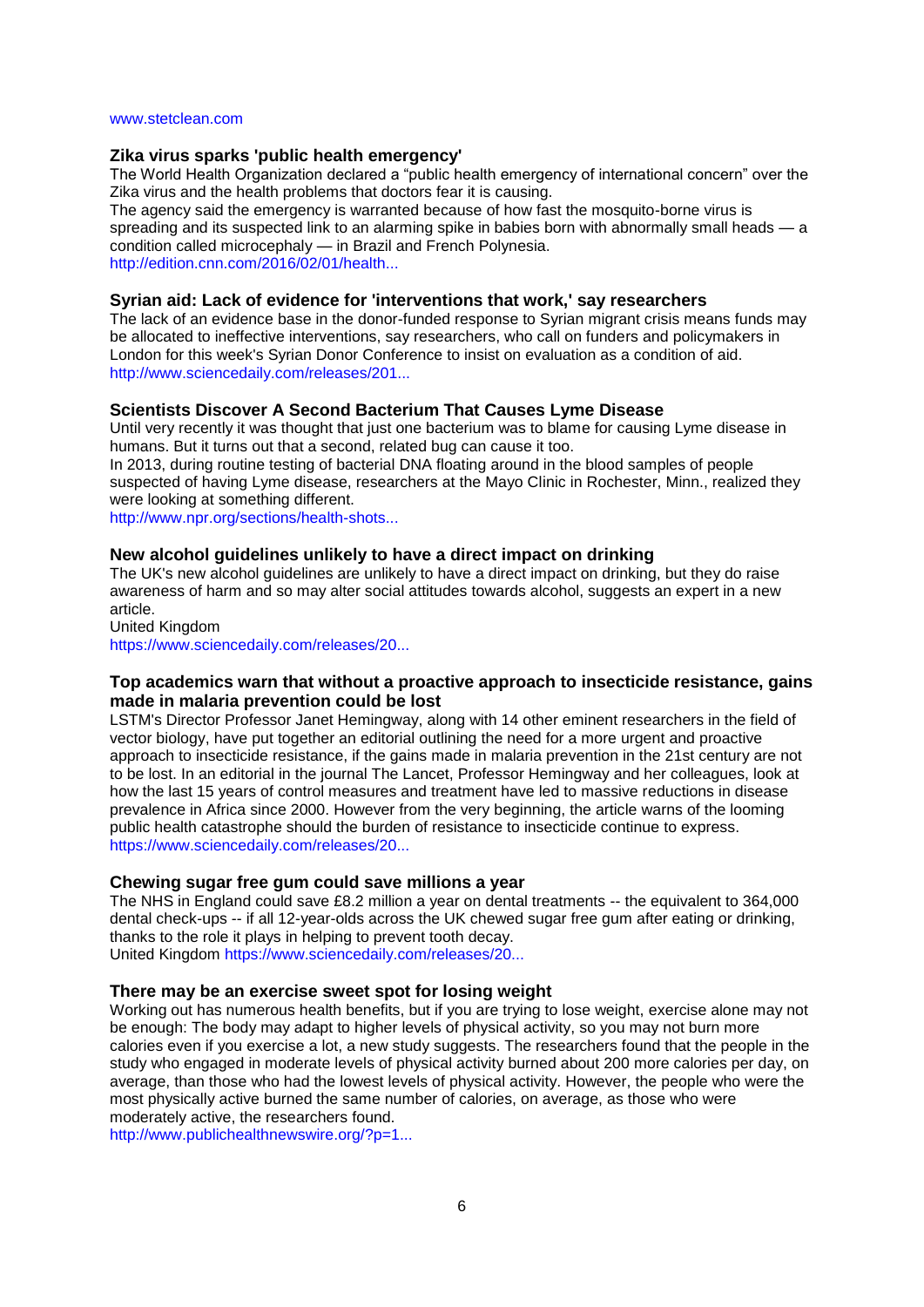## <span id="page-6-0"></span>**7. Upcoming courses and conferences**

| <b>GOING</b> @INTERNATIONAL<br>»medicine & health«                                       |                                                                                                               | Congresses and other events in the helds of medicine & health. Going<br>International is Europe's biggest service provider and information<br>platform and serves as an interface between organisers and |  |  |
|------------------------------------------------------------------------------------------|---------------------------------------------------------------------------------------------------------------|----------------------------------------------------------------------------------------------------------------------------------------------------------------------------------------------------------|--|--|
| Education, Training & Career                                                             |                                                                                                               | participants of events. Going International is an official partner of<br>EUPHA.                                                                                                                          |  |  |
| Title:                                                                                   |                                                                                                               | <b>Observatory Venice Summer School 2016 "Primary health care: innovating for</b>                                                                                                                        |  |  |
|                                                                                          |                                                                                                               | integrated, more effective care"                                                                                                                                                                         |  |  |
| Date / location:<br>Organiser                                                            | 24-30 July 2016 / Venice, Italy<br>European Observatory on Health Systems and Policies and Regione del Veneto |                                                                                                                                                                                                          |  |  |
| Title:                                                                                   | <b>Financing health actions through EU funding</b>                                                            |                                                                                                                                                                                                          |  |  |
| Date / location:                                                                         | 7-8 March 2016 / Berlin, Germany                                                                              |                                                                                                                                                                                                          |  |  |
| Organiser                                                                                |                                                                                                               | European Academy for Taxes, Economics and Law                                                                                                                                                            |  |  |
| Title:                                                                                   |                                                                                                               | 13th International Conference on Urban Health: Place and health                                                                                                                                          |  |  |
| Organiser                                                                                | Date / location: 1-4 April 2016 / San Francisco, USA<br>International Society for Urban Health                |                                                                                                                                                                                                          |  |  |
| Title:                                                                                   |                                                                                                               | Health in context: a course in multilevel analysis for public health and health                                                                                                                          |  |  |
|                                                                                          | services research                                                                                             |                                                                                                                                                                                                          |  |  |
| Date / location: 11-15 April 2016, Utrecht, The Netherlands<br><b>NIVEL</b><br>Organiser |                                                                                                               |                                                                                                                                                                                                          |  |  |
| Title:                                                                                   |                                                                                                               | Geneva Health Forum 2016: Sustainable and affordable innovations in health                                                                                                                               |  |  |
| Date / location:                                                                         | care                                                                                                          |                                                                                                                                                                                                          |  |  |
| Organiser:                                                                               | 19 21 April 2016 / Geneva, Switzerland<br>Geneva Health Forum                                                 |                                                                                                                                                                                                          |  |  |
| Title:                                                                                   |                                                                                                               | <b>Understanding the Transatlantic Trade and Investment Treaty (TTIP)</b>                                                                                                                                |  |  |
| Date / location:                                                                         | 19-20 May 2016 / Maastricht, The Netherlands                                                                  |                                                                                                                                                                                                          |  |  |
| Organiser:                                                                               | European Institute of Public Administration                                                                   |                                                                                                                                                                                                          |  |  |
| Title:                                                                                   |                                                                                                               | 16th International Conference on Integrated Care                                                                                                                                                         |  |  |
|                                                                                          | Date / location: 23-25 May 2016 / Barcelona, Spain                                                            |                                                                                                                                                                                                          |  |  |
| Organiser:                                                                               | International Foundation for Integrated Care                                                                  |                                                                                                                                                                                                          |  |  |
| Title:                                                                                   |                                                                                                               | <b>IUHPE's 22nd World Conference: Promoting Health and Equity</b>                                                                                                                                        |  |  |
|                                                                                          | Date / location: 22-26 May 2016 / Curitiba, Brazil                                                            |                                                                                                                                                                                                          |  |  |
| Organiser:                                                                               |                                                                                                               | International Union for Health Promotion and Education                                                                                                                                                   |  |  |
| Title:                                                                                   | <b>Health Europe 2016</b>                                                                                     |                                                                                                                                                                                                          |  |  |
| Date / location:                                                                         |                                                                                                               | 25 May 2016 / London, United Kingdom                                                                                                                                                                     |  |  |
| Organiser:                                                                               | healtheurope.eu                                                                                               |                                                                                                                                                                                                          |  |  |
| Title:                                                                                   | why, what, how                                                                                                | EHMA 2016 Annual Conference: New models of care. Reinventing healthcare:                                                                                                                                 |  |  |
| Date / location:                                                                         |                                                                                                               | 14-16 June 2016 / Porto, Portugal                                                                                                                                                                        |  |  |

[Going International](http://www.goinginternational.eu/) is the first source for finding courses, seminars, congresses and other events in the fields of medicine & health. Going International is Europe's biggest service provider and information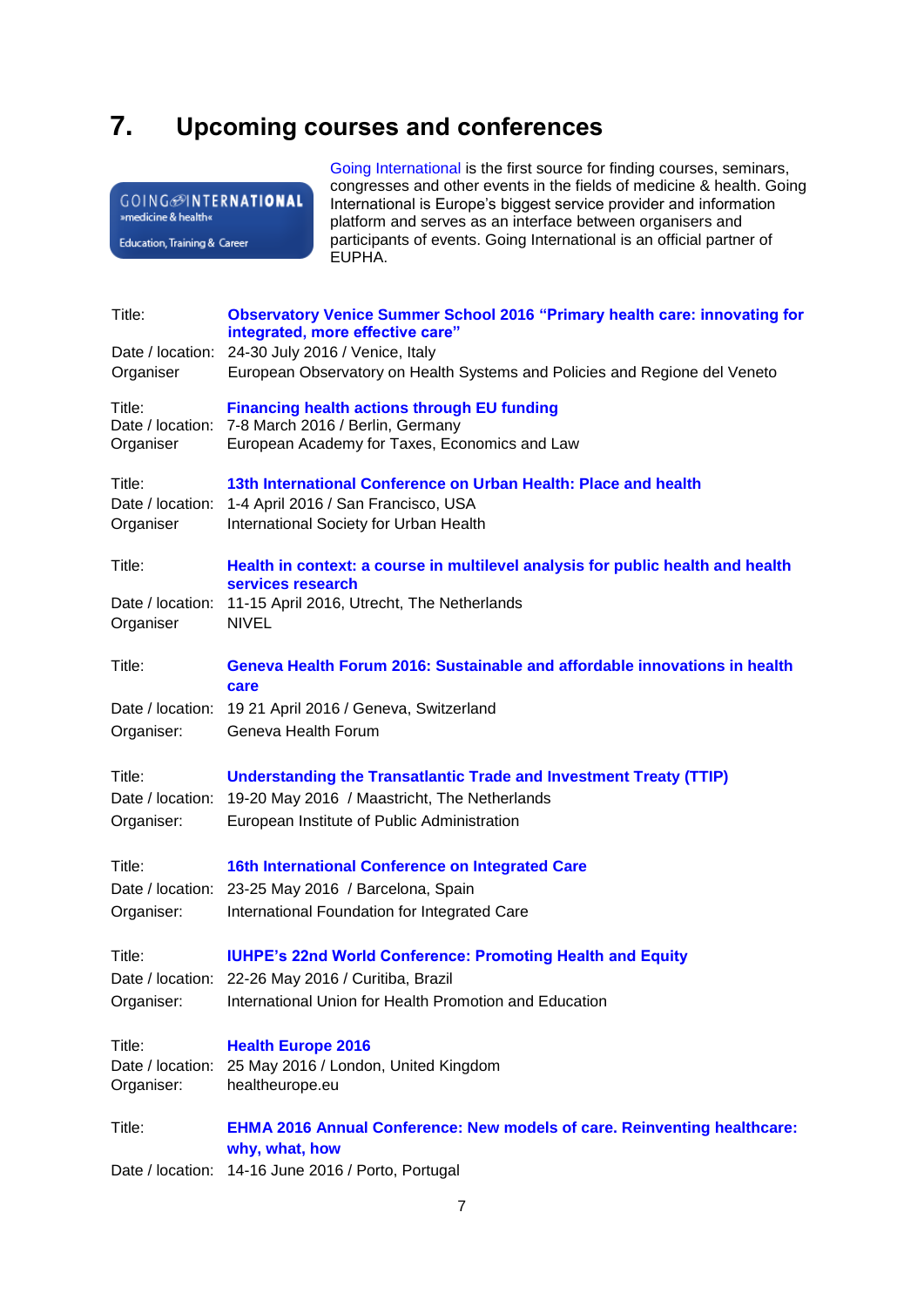| Organiser: | <b>EHMA</b>                                                                                 |  |  |  |
|------------|---------------------------------------------------------------------------------------------|--|--|--|
| Title:     | 8th Nordic Health Promotion Research Conference                                             |  |  |  |
|            | Date / location: 20-22 June 2016 / Jyvaskyla, Finland                                       |  |  |  |
| Organiser: | Nordic Health Promotion Research Network                                                    |  |  |  |
| Title:     | 6th European Conference on Migrant and Ethnic Minority Health                               |  |  |  |
|            | Date / location: 23-25 June 2016 / Oslo, Norway                                             |  |  |  |
| Organiser: | EUPHA Section on Migrant and ethnic minority health                                         |  |  |  |
| Title:     | Healthy aging at the crossroads: Challenges and need for further action                     |  |  |  |
|            | Date / location: 22-26 Sep 2016 / Istanbul, Turkey                                          |  |  |  |
| Organiser: | <b>Healthy Community Association</b>                                                        |  |  |  |
| Title:     | <b>LEPH2016 3rd International Conference on Law Enforcement and Public</b><br><b>Health</b> |  |  |  |
|            | Date / location: 2-5 October 2016 / Amsterdam, The Netherlands                              |  |  |  |
| Organiser: | Centre for Law Enforcement and Public Health                                                |  |  |  |
| Title:     | APHA 2016 Annual Meeting: Creating the healthiest nation: ensuring the right<br>to health   |  |  |  |
|            | Date / location: 29 Oct - 2 Nov 2016 / Denver, USA                                          |  |  |  |
| Organiser: | American Public Health Association                                                          |  |  |  |

## <span id="page-7-0"></span>**8. Interesting publications**

## **Violence and mental health: its manifold faces**

Jutta Lindert and Itzhak Levav (eds)

## <http://www.springer.com/gb/book/9789401789981>

Violence is one of the most important challenges, not only for public health systems, but also for public mental health. Violence can have immediate as well as long-term and even transgenerational effects on the mental health of its victims. This book provides a comprehensive and wide-ranging assessment of the mental health legacy left by violence. It addresses the issues as they affect states, communities and families, in other words at macro-, meso- and microlevels, beginning by describing the impact of violence on neurobiology and mental health, as well as the spectrum of syndromes and disorders associated with different forms of violence.

**Shedding light on research participation effects in behaviour change trials: a qualitative study examining research participant experiences**

[http://bmcpublichealth.biomedcentral.com...](http://bmcpublichealth.biomedcentral.com/articles/10.1186/s12889-016-2741-6)

**Prevalence, correlates and patterns of waterpipe smoking among secondary school students in southeast London: a cross-sectional study** [http://bmcpublichealth.biomedcentral.com...](http://bmcpublichealth.biomedcentral.com/articles/10.1186/s12889-016-2770-1)

## **Estimating the magnitude of female genital mutilation/cutting in Norway: an extrapolation model**

[http://bmcpublichealth.biomedcentral.com...](http://bmcpublichealth.biomedcentral.com/articles/10.1186/s12889-016-2794-6)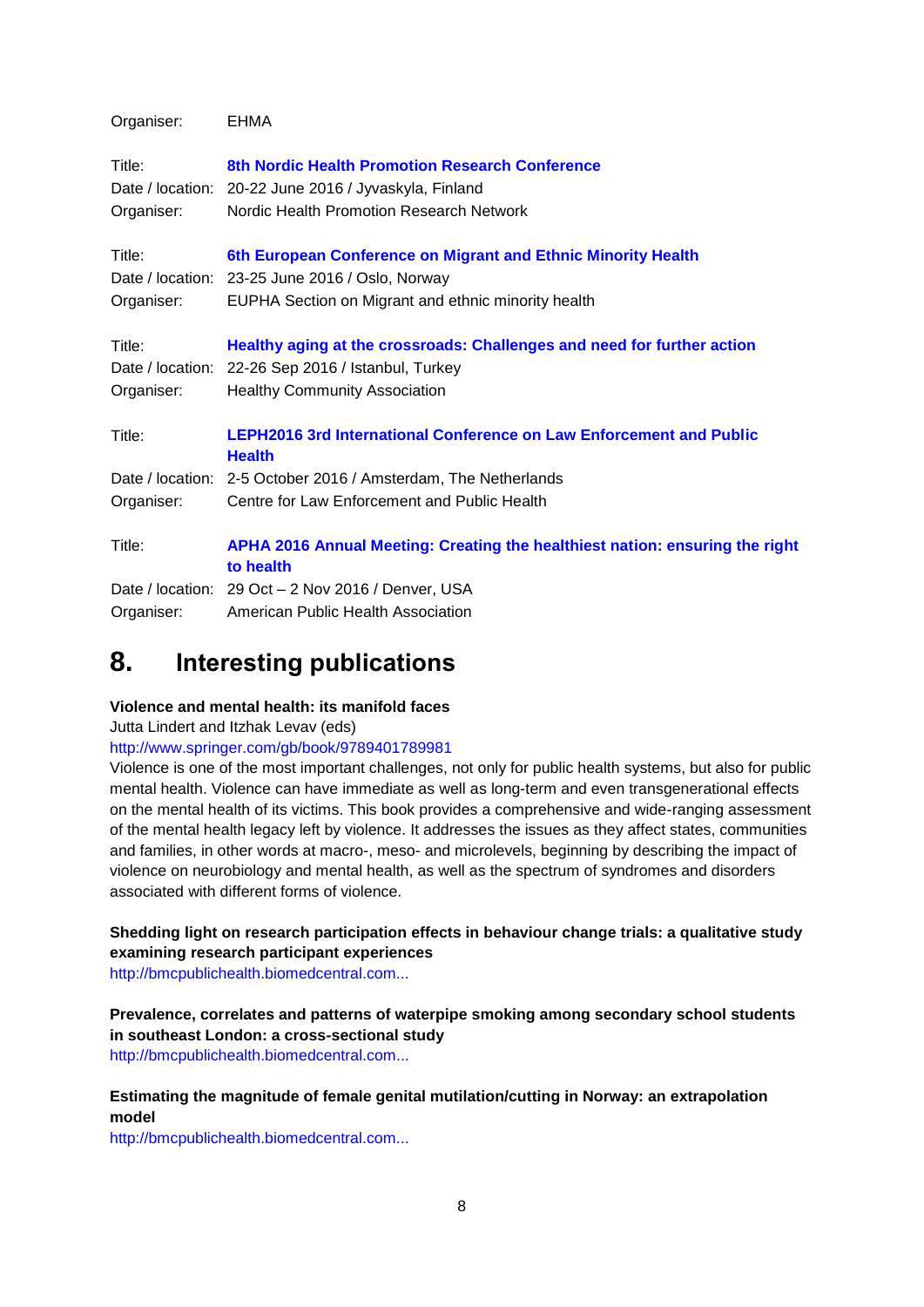**Determinants of tetanus, pneumococcal and influenza vaccination in the elderly: a representative cross-sectional study on knowledge, attitude and practice (KAP)** [http://bmcpublichealth.biomedcentral.com...](http://bmcpublichealth.biomedcentral.com/articles/10.1186/s12889-016-2784-8)

**Second-hand smoke in four English prisons: an air quality monitoring study** [http://bmcpublichealth.biomedcentral.com...](http://bmcpublichealth.biomedcentral.com/articles/10.1186/s12889-016-2757-y)

**Mental health outcomes in times of economic recession: a systematic literature review** [http://bmcpublichealth.biomedcentral.com...](http://bmcpublichealth.biomedcentral.com/articles/10.1186/s12889-016-2720-y)

**Simulating the impact on health of internalising the cost of carbon in food prices combined with a tax on sugar-sweetened beverages** [http://bmcpublichealth.biomedcentral.com...](http://bmcpublichealth.biomedcentral.com/articles/10.1186/s12889-016-2723-8)

**Work, eat and sleep: towards a healthy ageing at work program offshore** [http://bmcpublichealth.biomedcentral.com...](http://bmcpublichealth.biomedcentral.com/articles/10.1186/s12889-016-2807-5)

**Screen-based behaviour in school-aged children with long-term illness** [http://bmcpublichealth.biomedcentral.com...](http://bmcpublichealth.biomedcentral.com/articles/10.1186/s12889-016-2804-8)

**Attitudes and intended behaviour to mental disorders and associated factors in catalan population, Spain: cross-sectional population-based survey** [http://bmcpublichealth.biomedcentral.com...](http://bmcpublichealth.biomedcentral.com/articles/10.1186/s12889-016-2815-5)

**The importance of age, sex and place in understanding socioeconomic inequalities in allostatic load: Evidence from the Scottish Health Survey (2008-2011)** [http://bmcpublichealth.biomedcentral.com...](http://bmcpublichealth.biomedcentral.com/articles/10.1186/s12889-016-2796-4)

**Facilitators for the development and implementation of health promoting policy and programs a scoping review at the local community level** [http://bmcpublichealth.biomedcentral.com...](http://bmcpublichealth.biomedcentral.com/articles/10.1186/s12889-016-2811-9)

**Variations in schools' commitment to health and implementation of health improvement activities: a cross-sectional study of secondary schools in Wales** [http://bmcpublichealth.biomedcentral.com...](http://bmcpublichealth.biomedcentral.com/articles/10.1186/s12889-016-2763-0)

**What is positive youth development and how might it reduce substance use and violence? A systematic review and synthesis of theoretical literature** [http://bmcpublichealth.biomedcentral.com...](http://bmcpublichealth.biomedcentral.com/articles/10.1186/s12889-016-2817-3)

**Occupational injuries in times of labour market flexibility: the different stories of employmentsecure and precarious workers** [http://bmcpublichealth.biomedcentral.com...](http://bmcpublichealth.biomedcentral.com/articles/10.1186/s12889-016-2834-2)

**Are temporal patterns of sitting associated with obesity among blue-collar workers? A cross sectional study using accelerometers**

[http://bmcpublichealth.biomedcentral.com...](http://bmcpublichealth.biomedcentral.com/articles/10.1186/s12889-016-2803-9)

**Risk and protective factors associated with being bullied on school property compared with cyberbullied**

[http://bmcpublichealth.biomedcentral.com...](http://bmcpublichealth.biomedcentral.com/articles/10.1186/s12889-016-2833-3)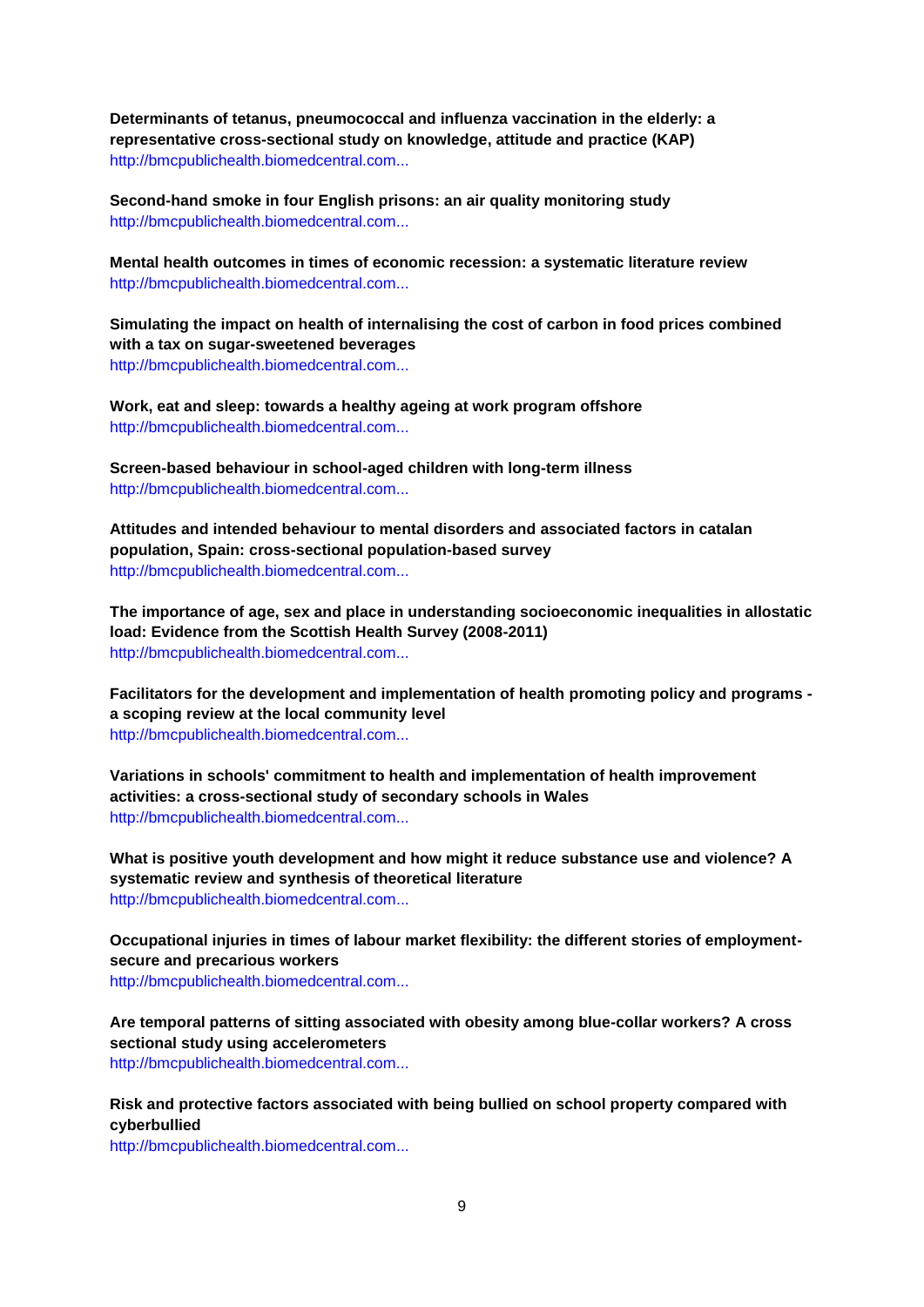**Midlife work ability and mobility limitation in old age among non-disability and disability retirees - a prospective study** [http://bmcpublichealth.biomedcentral.com...](http://bmcpublichealth.biomedcentral.com/articles/10.1186/s12889-016-2846-y)

**Exploring self-rated health among adolescents: a think-aloud study** [http://bmcpublichealth.biomedcentral.com...](http://bmcpublichealth.biomedcentral.com/articles/10.1186/s12889-016-2837-z)

**A needle in the haystack - the dire straits of needle exchange in Hungary** [http://bmcpublichealth.biomedcentral.com...](http://bmcpublichealth.biomedcentral.com/articles/10.1186/s12889-016-2842-2)

**A systematic review of correlates of sedentary behaviour in adults aged 18-65 years: a socioecological approach**

[http://bmcpublichealth.biomedcentral.com...](http://bmcpublichealth.biomedcentral.com/articles/10.1186/s12889-016-2841-3)

**Searching for consensus among physicians involved in the management of sick-listed workers in the Belgian health care sector: a qualitative study among practitioners and stakeholders** [http://bmcpublichealth.biomedcentral.com...](http://bmcpublichealth.biomedcentral.com/articles/10.1186/s12889-016-2696-7)

**Prevalence of binge drinking and associated behaviours among 3286 college students in France**

[http://bmcpublichealth.biomedcentral.com...](http://bmcpublichealth.biomedcentral.com/articles/10.1186/s12889-016-2863-x)

**Factors influencing completion of multi-dose vaccine schedules in adolescents: a systematic review**

[http://bmcpublichealth.biomedcentral.com...](http://bmcpublichealth.biomedcentral.com/articles/10.1186/s12889-016-2845-z)

**Alcohol consumption among university students in Ireland and the United Kingdom from 2002 to 2014: a systematic review**

[http://bmcpublichealth.biomedcentral.com...](http://bmcpublichealth.biomedcentral.com/articles/10.1186/s12889-016-2843-1)

**Prevalence and patterns of traditional bullying victimization and cyber-teasing among college population in Spain**

[http://bmcpublichealth.biomedcentral.com...](http://bmcpublichealth.biomedcentral.com/articles/10.1186/s12889-016-2857-8)

## <span id="page-9-0"></span>**9. European Commission news**

#### **Outbreak of Zika Virus Disease**

[Central web page on the Zika Virus outbreak](http://ec.europa.eu/health/zika/index_en.htm) On 01 February 2016, The WHO declared the Zika virus outbreak a "Public Health Emergency of International Concern". The Commission has created a central web page with information on the Zika outbreak and how it is being managed in the EU. This web page will be regularly updated in line with the latest developments.

Flash report - [Audio conference of the HSC on the latest developments of the Zika virus outbreak \(9](http://ec.europa.eu/health/preparedness_response/docs/ev_20160209_flash_en.pdf)  [February 2016\)](http://ec.europa.eu/health/preparedness_response/docs/ev_20160209_flash_en.pdf)

#### **eHealth**

[8th meeting of the eHealth Network \(Brussels, 23 November](http://ec.europa.eu/health/ehealth/events/ev_20151123_en.htm) 2015) Minutes of the meeting

#### **Expert Panel on effective ways of investing in health**

[2nd Working Group meeting on Typology health reforms, 23 November 2015](http://ec.europa.eu/health/expert_panel/meetings/docs/ev_20151123_mi_en.pdf) Minutes of the meeting [2nd Working Group meeting on Commissioning from private providers, 08 December 2015M](http://ec.europa.eu/health/expert_panel/meetings/docs/ev_20151208_mi_en.pdf)inutes of the meeting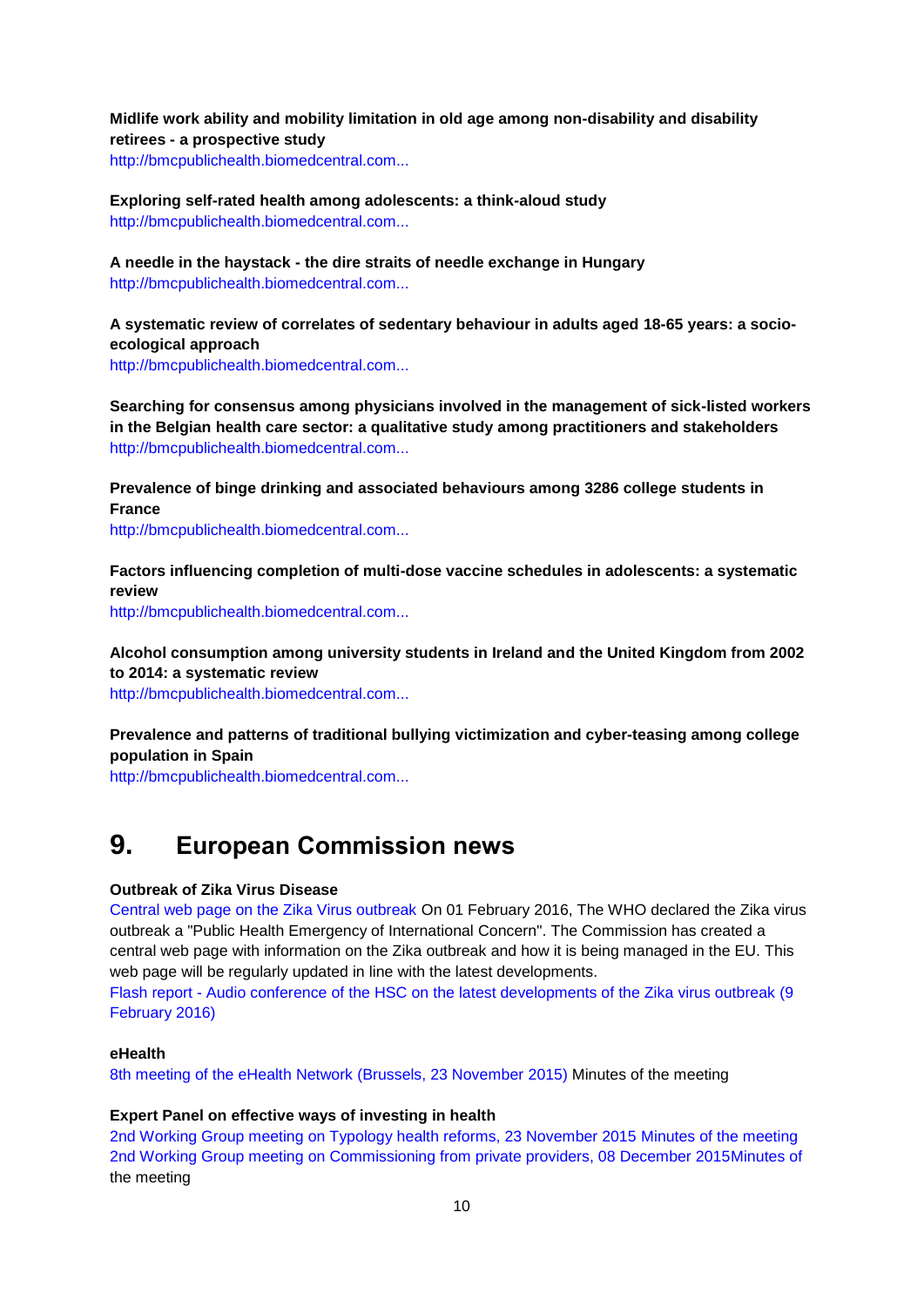[13th plenary meeting of the Expert Panel, Brussels, 29 February 2016](http://ec.europa.eu/health/expert_panel/meetings/docs/ev_20160229_ag_en.pdf) Agenda of the meeting [3rd Working Group meeting on WG on Typology health reforms, 3 February 2016](http://ec.europa.eu/health/expert_panel/meetings/docs/ev_20160203_mi_en.pdf) Minutes of the meeting

[3rd Working Group meeting on Commissioning from private providers, 25 January 2016](http://ec.europa.eu/health/expert_panel/meetings/docs/ev_20160125_mi_en.pdf) Minutes of the meeting

#### **Health-EU Newsletter**

["Failing to prepare is preparing to fail"](http://ec.europa.eu/health/newsletter/168/newsletter_en.htm) Editorial by John F. Ryan, European Commission Acting Director for Public Health, Head of Unit Crisis Management and Preparedness in Health ["Towards better prevention and management of chronic diseases"](http://ec.europa.eu/health/newsletter/169/newsletter_en.htm) Editorial by Martin Seychell, Deputy Director General of the Directorate for Health and Food Safety, European Commission

#### **Health Indicators**

[Indicator on patient mobility updated with Eurostat 2013 data \(ECHI 75\)](http://ec.europa.eu/health/indicators/echi/list/index_en.htm#id4)

#### **Health systems performance assessment**

[Study on enhanced cross-country coordination in the area of pharmaceutical product pricing](http://ec.europa.eu/health/systems_performance_assessment/publications/index_en.htm)

#### **Health workforce**

[Working Group on the European Workforce for Health \(Brussels, 11 February 2016\)](http://ec.europa.eu/health/workforce/events/ev_20160211_en.htm) Presentations of the Workshop on "Ticking the Boxes or Improving Healthcare and Patient Safety? Optimising Continuous Professional Development of Health Professionals in the EU"

#### **Major and chronic diseases**

[JRC call for feedback on the draft scope of the European Quality Assurance scheme for Breast](http://ec.europa.eu/health/major_chronic_diseases/docs/ecibc_en.pdf)  Cancer Services – [have your say by 9 March 2016](http://ec.europa.eu/health/major_chronic_diseases/docs/ecibc_en.pdf)

#### **Medicinal products for human use**

[New safety features to protect EU consumers from falsified medicines](http://ec.europa.eu/dgs/health_food-safety/dyna/enews/enews.cfm?al_id=1665)

#### **Nutrition and physical activity**

[Key insights on how to effectively reach different target groups from ' My healthy family' interlocutors](http://ec.europa.eu/health/nutrition_physical_activity/projects/ep_funded_projects_en.htm#fragment1) [Combining free produce with nutritional information proved to be key to success of 'My healthy](http://ec.europa.eu/health/nutrition_physical_activity/projects/ep_funded_projects_en.htm#fragment1) family' [pilot project](http://ec.europa.eu/health/nutrition_physical_activity/projects/ep_funded_projects_en.htm#fragment1)

'We love eating' all over France – [Best practice example for sustainability of the pilot project](http://ec.europa.eu/health/nutrition_physical_activity/projects/ep_funded_projects_en.htm#fragment0)

#### **Preparedness and response**

[Austria becomes the 23rd EU country to sign the Joint Procurement Agreement to procure medical](http://ec.europa.eu/health/preparedness_response/joint_procurement/jpa_signature_en.htm)  [countermeasures](http://ec.europa.eu/health/preparedness_response/joint_procurement/jpa_signature_en.htm)

#### **Sexually transmitted diseases**

[Quality Action, the EU co-funded three-year 'Joint Action on Improving Quality in HIV Prevention', held](http://ec.europa.eu/health/sti_prevention/docs/ev_20160126_mi_en.pdf)  [its concluding conference](http://ec.europa.eu/health/sti_prevention/docs/ev_20160126_mi_en.pdf)

## **Scientific committees**

ICCG - [Minutes of the meeting of 4 December 2015](http://ec.europa.eu/health/scientific_committees/inter_committee/docs/coor_mi_009.pdf) SCHER - [Minutes of the 14th Plenary meeting, Luxembourg, 27 November 2015](http://ec.europa.eu/health/scientific_committees/environmental_risks/docs/scher_mi_plenary_14_en.pdf) SCENIHR - [Minutes of Working Group Meeting on Tobacco additives of 18 December 2015](http://ec.europa.eu/health/scientific_committees/emerging/docs/scenihr_miwg_227.pdf) ICCG - [Minutes of the meeting of 4 December 2015](http://ec.europa.eu/health/scientific_committees/inter_committee/docs/coor_mi_009.pdf) [SCENIHR Opinion on the safety of dental amalgam and alternative dental restoration materials for](http://ec.europa.eu/health/scientific_committees/scientific_journals/index_en.htm#cat_medical_devices)  [patients and users was published in "Regulatory Toxicology and Pharmacology"](http://ec.europa.eu/health/scientific_committees/scientific_journals/index_en.htm#cat_medical_devices) [Workshop on Synthetic Biology, Luxembourg, 10 December 2015 -](http://ec.europa.eu/health/scientific_committees/events/ev_20151210_en.htm) The report is now available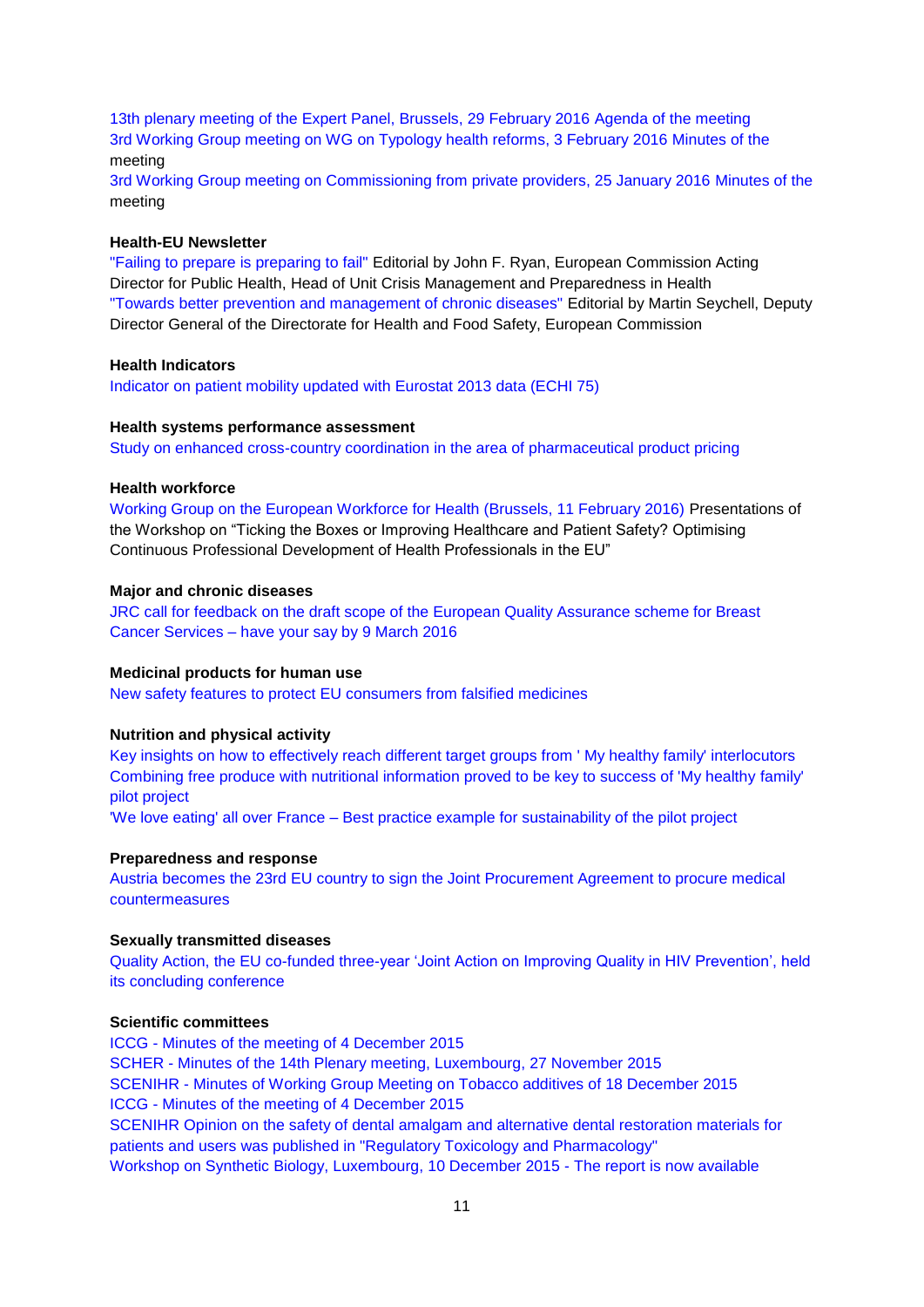[Read the easy to read science factsheet "The EU is the safest market in the world for hair dyes"](http://ec.europa.eu/health/scientific_committees/policy/opinions_plain_language/index_en.htm)  [\(available in four languages\) to know more about the world of hair dyes](http://ec.europa.eu/health/scientific_committees/policy/opinions_plain_language/index_en.htm)

## <span id="page-11-0"></span>**10. European Centre for Disease Prevention and Control news**

**Eurosurveillance, Volume 21, Issue 5, 04 February 2016 In this issue:** 

More European countries recommended evidence-based measures for public health management of invasive meningococcal disease in 2013 than 2007

### RAPID COMMUNICATIONS

Confirmed inguinal lymphogranuloma venereum genovar L2c in a man who had sex with men, Slovenia, 2015

<http://www.eurosurveillance.org/ViewArticle.aspx?ArticleId=21373>

Emergence of influenza A(H1N1)pdm09 genogroup 6B and drug resistant virus, India, January to May 2015

<http://www.eurosurveillance.org/ViewArticle.aspx?ArticleId=21366>

#### RESEARCH ARTICLES

Evaluation of a temporary vaccination recommendation in response to an outbreak of invasive meningococcal serogroup C disease in men who have sex with men in Berlin, 2013–2014 <http://www.eurosurveillance.org/ViewArticle.aspx?ArticleId=21364>

#### EUROROUNDUP

European public health policies for managing contacts of invasive meningococcal disease cases better harmonised in 2013 than in 2007 <http://www.eurosurveillance.org/ViewArticle.aspx?ArticleId=21367>

#### **NEWS**

Resources and latest news about Zika virus disease available from ECDC <http://www.eurosurveillance.org/ViewArticle.aspx?ArticleId=21369>

#### **MISCELLANEOUS**

In the national epidemiological bulletins – a selection from current issues <http://www.eurosurveillance.org/ViewArticle.aspx?ArticleId=21372> ECDC's latest publications <http://www.eurosurveillance.org/ViewArticle.aspx?ArticleId=21365>

#### AUTHOR'S CORRECTION

Authors' correction for Euro Surveill. 2016;21(2) <http://www.eurosurveillance.org/ViewArticle.aspx?ArticleId=21368>

#### **Eurosurveillance, Volume 21, Issue 6, 11 February 2016 In this issue:**

Prevalences between 2007 and 2014 of mcr-1 mediated colistin resistance in commensal Escherichia coli from French food-producing animals are estimated

### RAPID COMMUNICATIONS

Zika virus infections in three travellers returning from South America and the Caribbean respectively, to Montpellier, France, December 2015 to January 2016 <http://www.eurosurveillance.org/ViewArticle.aspx?ArticleId=21374> Prevalence of mcr-1 in commensal Escherichia coli from French livestock, 2007 to 2014 <http://www.eurosurveillance.org/ViewArticle.aspx?ArticleId=21380>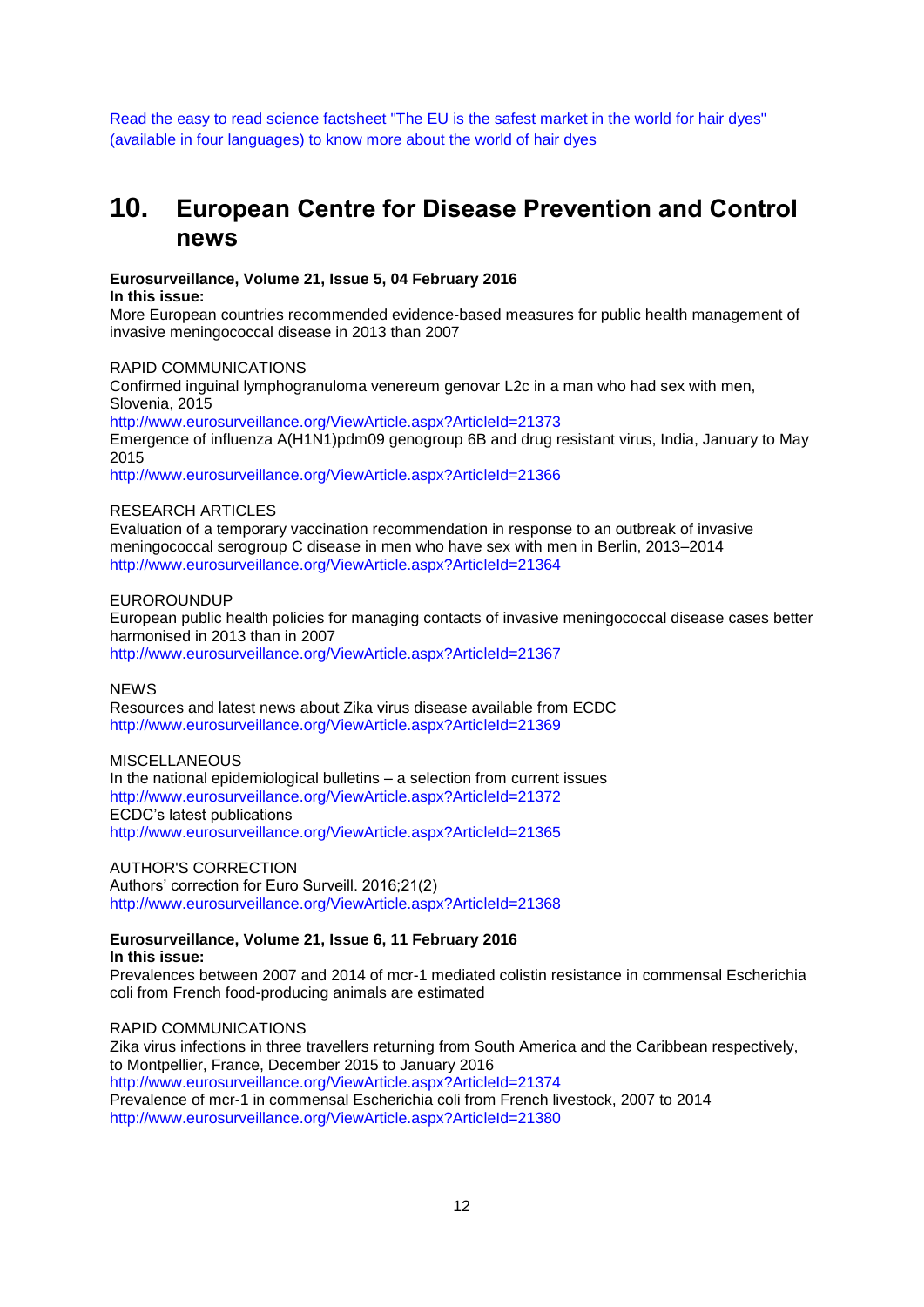#### SURVEILLANCE AND OUTBREAK REPORT

Inverse trends of Campylobacter and Salmonella in Swiss surveillance data, 1988–2013 <http://www.eurosurveillance.org/ViewArticle.aspx?ArticleId=21375>

#### **NEWS**

Early influenza vaccine effectiveness results 2015-16: I-MOVE multicentre case-control study <http://www.eurosurveillance.org/ViewArticle.aspx?ArticleId=21378>

European Commission Horizon 2020 programme call for vaccine development research into malaria and neglected infectious diseases, including Zika virus

<http://www.eurosurveillance.org/ViewArticle.aspx?ArticleId=21376>

International Committee of Medical Journal Editors seeks feedback on suggested requirements for sharing clinical trial data

<http://www.eurosurveillance.org/ViewArticle.aspx?ArticleId=21377>

#### **Eurosurveillance, Volume 21, Issue 8, 25 February 2016 In this issue:**

Systematic review confirms neonatal sepsis increases risk of permanent neurological impairment

#### RAPID COMMUNICATIONS

An autochthonous case of Zika due to possible sexual transmission, Florence, Italy, 2014 <http://www.eurosurveillance.org/ViewArticle.aspx?ArticleId=21395> Impact of food animal trade on the spread of mcr-1-mediated colistin resistance, Tunisia, July 2015 <http://www.eurosurveillance.org/ViewArticle.aspx?ArticleId=21390>

#### REVIEWS

Neurological sequelae of healthcare-associated sepsis in very-low-birthweight infants: Umbrella review and evidence-based outcome tree <http://www.eurosurveillance.org/ViewArticle.aspx?ArticleId=21389>

**NEWS** 

WHO recommendations on the composition of the 2016/17 influenza virus vaccines in the northern hemisphere

<http://www.eurosurveillance.org/ViewArticle.aspx?ArticleId=21394>

**MISCELLANEOUS** 

Job vacancy at the European Centre for Disease Prevention and Control <http://www.eurosurveillance.org/ViewArticle.aspx?ArticleId=21393>

Erratum for Euro Surveill. 2016;21(7) <http://www.eurosurveillance.org/ViewArticle.aspx?ArticleId=21391>

## <span id="page-12-0"></span>**11. WHO news**

#### **Regions for Health Network**

The Regions for Health Network 22nd annual meeting report is now [online.](http://www.euro.who.int/__data/assets/pdf_file/0018/300933/Regions-for-Health-Network-Twenty-second-annual-meeting-report.pdf) From 14 to 15 October 2015, the 22nd annual meeting of the Regions for Health Network (RHN) was held in Milan, Italy. The main theme was '**Improving health and equity across regions and sectors**'. This year, it was organised as a preconference of the 8th European Public Health Conference, including capacitybuilding-sessions and the RHN business meeting. Capacity-building sessions addressed important scientific evidence and practical efforts to improve health and equity: joining forces – citizens and regions for better health; starting people on a healthy life course – evidence, policy and advocacy; and tackling health inequities at subnational level – grounding actions on data. These were put in the context of the WHO European health policy framework, Health 2020, and efforts to translate it into practice at regional level. The RHN business meeting provided its Steering Group and members with an opportunity to describe and discuss their main activities during the previous and coming year, including the revision of the terms of reference, a programme of publications and new ways of extending RHN's effectiveness